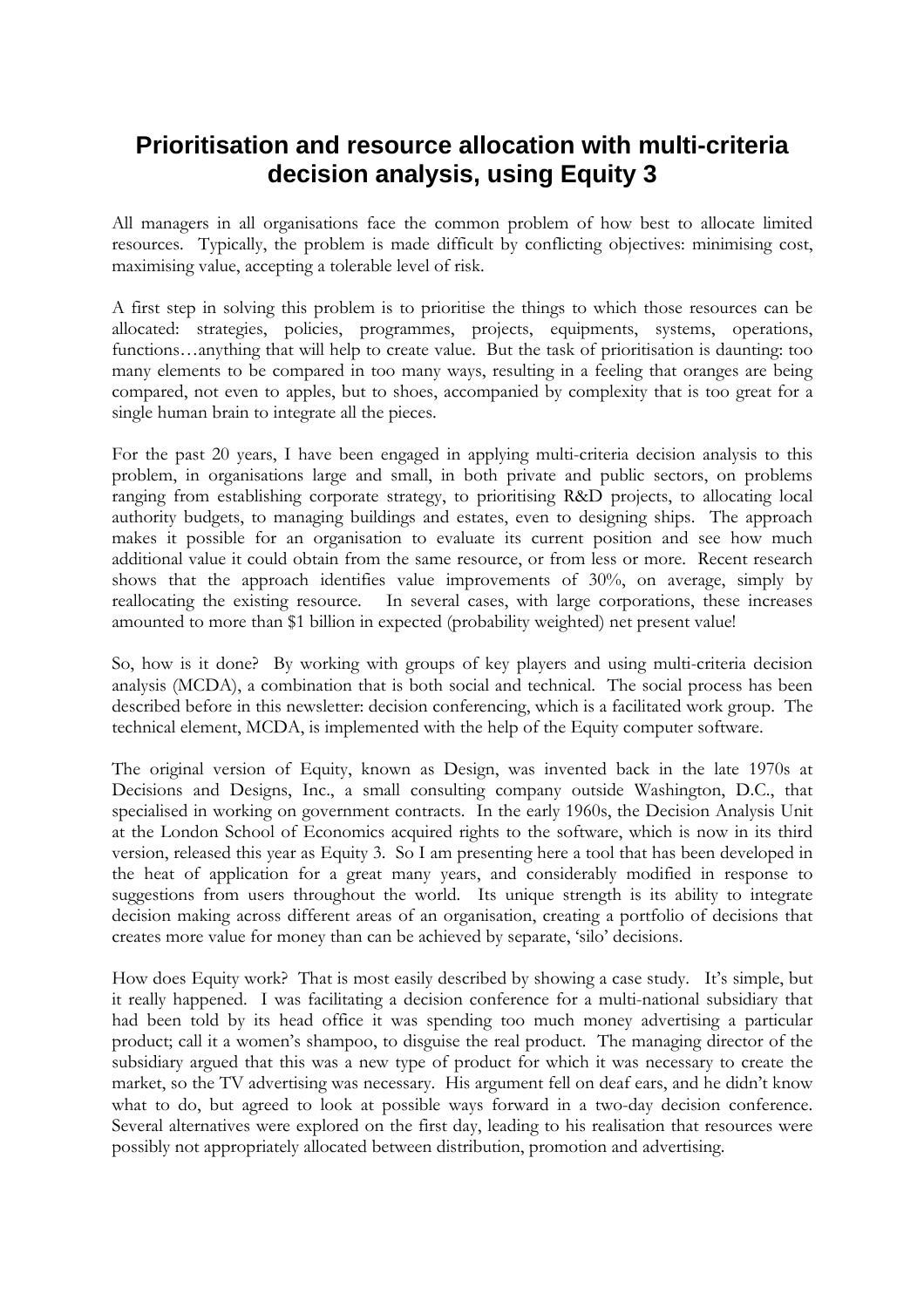We began the second day by creating a small model of possible strategies within each of those three functions, including the current strategy. The basic structure of the resulting Equity model is shown here.

| 5              |                                         |                                         | Nationwide TV Advertising<br>campaign        |
|----------------|-----------------------------------------|-----------------------------------------|----------------------------------------------|
| 4              | Full Nationwide coverage                |                                         | Increase the frequency of<br>TV advertising. |
| 3              | Improvements to be<br>faster and better | Increase Sampling<br>Coverage           | Current Strategy - 80% of<br>country covered |
| $\overline{2}$ | Current Strategy - 60% of<br>Country    | Current Strategy - Simple<br>promotions | Reduce frequency of TV<br>advertising        |
| 1              | Reduced Distribution                    | No Promotional activity                 | Reduced TV advertising -<br>Frequency & Area |
|                | Level of Distribution                   | <b>Promotional Coverage</b>             | TV Advertising                               |

The three areas, distribution, promotion and advertising are represented by the columns, while the strategic options for each of the areas are shown in the white cells.

Discussions on the previous day had identified the key objectives for this product: to grow the market and the Company's share of it, to attain and maintain leadership and to be profitable in

the short and long run. A couple of hours were spent with the group evaluating and appraising the options against those criteria. Here is the result for the distribution strategies:

Costs were obtained by first asking for the budget associated with the current strategy; it was 9.5 million yen. I then asked how much additional resource would be needed to make a significant difference to the current

| Input Data                             |       |                 |       |               |  |  |  |  |
|----------------------------------------|-------|-----------------|-------|---------------|--|--|--|--|
|                                        | Costs | <b>Benefits</b> |       |               |  |  |  |  |
| Level                                  | COSTS | GROW            |       | <b>PROFIT</b> |  |  |  |  |
|                                        |       |                 | I FAD |               |  |  |  |  |
| 1 Reduced Distribution                 | 7.5)⊾ | 00              | 0.0   | 70.0          |  |  |  |  |
| 2 Current Strategy - 60% of Country    | 9.5   | 60.0            | 70.0  | 80.0          |  |  |  |  |
| 3 Improvements to be faster and better | 11.5  | 90 O            | 90 O  | 100.0         |  |  |  |  |
| 4 Full Nationwide coverage             | 13.5  | 100.0           | 100.0 | 0.0           |  |  |  |  |
| 匣                                      |       |                 |       |               |  |  |  |  |
|                                        |       |                 |       |               |  |  |  |  |

strategy. The distribution manager said he could do the current job better and faster with an additional 2 million yen. I asked if he could make good use of even more resource, and he added that with another 2 million yen he could provide full nationwide coverage. I also asked what he would do if he suffered a 2 million yen cut to his current budget, and he replied that he would reduce distribution, though he was currently sufficiently constrained that the impact would be serious.

Participants' collective judgements provided the benefit numbers. To begin, I asked the group to identify the least and most preferred strategies for growth. That was easy: least preferred is reduced distribution, most preferred, fully nationwide coverage. These two reference strategies were then assigned 0 and 100, respectively, thereby anchoring an interval scale (effectively fixing the zero point and the unit of measurement). I then asked the group to locate the current strategy between those limits, paying attention to the relative distances to 0 and to 100 from that point. The group agreed a figure of 60, and I checked this by asking the group if they considered reducing distribution to be half again as bad, compared to the current strategy, as full nationwide coverage was good, a simple comparison of 60 with 40. They agreed, then went on to locate the improvement strategy at 90, which I checked by asking if the 60 to 90 increment in value really was three times as good as the increment from improvements to full coverage. Again, they felt that was about right.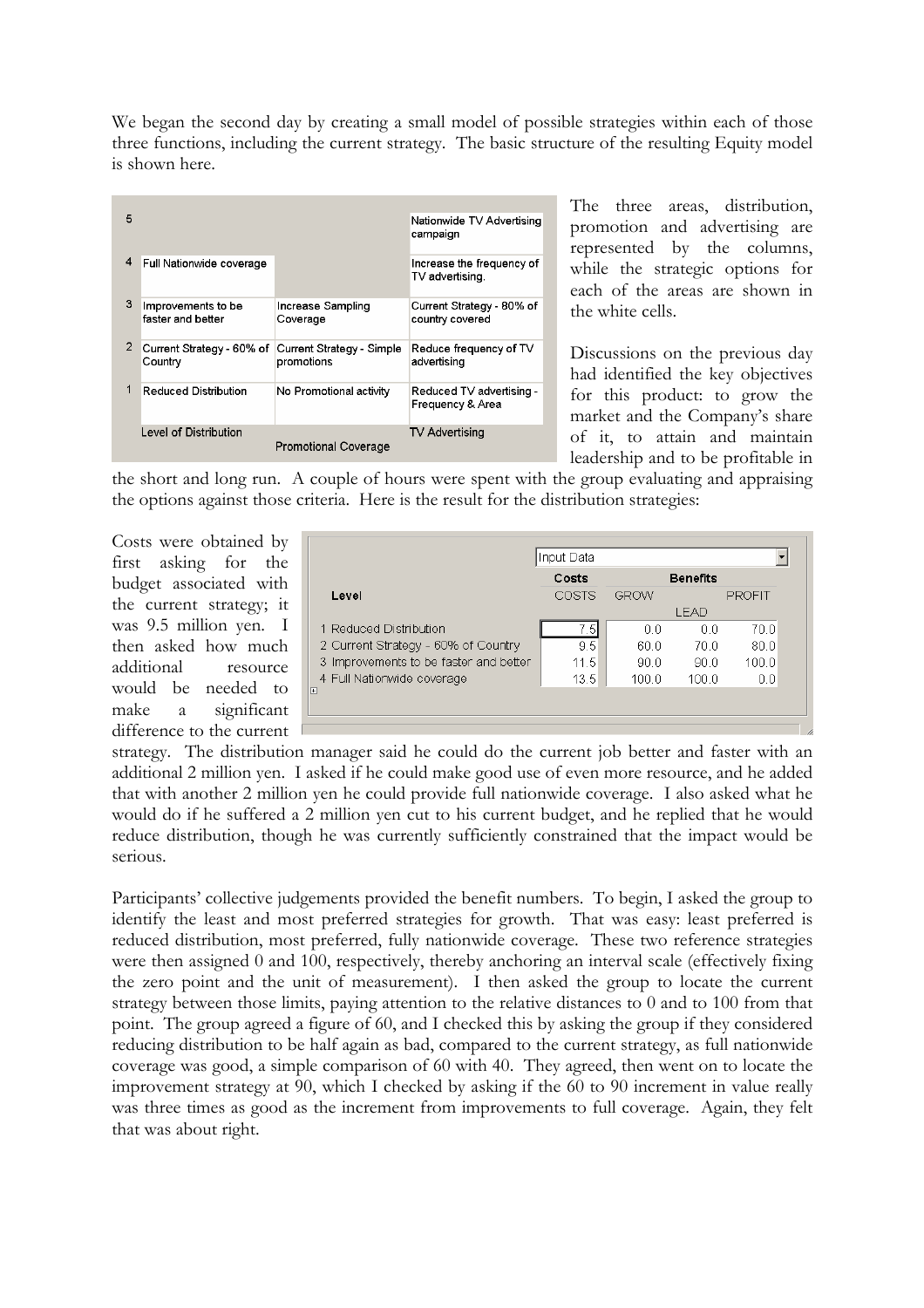In similar manner, we assessed the benefit figures for the remaining two scales. Sometimes the consistency checks were found wanting, and the scores were revised. It took careful thought to generate the profit figures, because the time frame was three years, and the distribution manager was worried that the extra two million yen might not be recovered adequately in that time frame. Thus, they felt that option was least preferred for profit.

Many applications of Equity depend on performance-related data to populate the benefit scores. In this case, Equity provides for a transformation of the input data into preference values via a user-defined value function. After all, one performance score may be twice as good as another, yet not realise twice as much value. Thus, the necessity in MCDA to impose value functions to represent preference value, which is the basis for decision making. It is also important to incorporate the effects of uncertainty, and this can be done in several ways. One simple one is to add a certainty criterion, with the option whose consequences are most certain to occur assigned 100, the least certain given 0, with the other options scaled in between. Other techniques that involve probabilities are also accommodated in Equity 3.

With three benefit scales in three areas, making nine scales altogether, the group next turned to a weighting process that equated the unit of preference value from one scale to the next. The process is called 'swing-weighting', and it requires participants to consider the added value in swinging from 0 to 100 on each scale, and comparing those swings. Both Celsius and Fahrenheit scales contain 0 to 100 portions, but the former represents a larger swing in temperature. So it is with these interval scales—if one scale represents twice the swing of another, then its weight should be twice as big to equate the units of measurement on the scales. After completing this weighting process, the scores are multiplied by the weights, enabling overall weighted preference values to be obtained. Here is the result for the distribution area:

|                                        | Costs |       | <b>Benefits</b> |                 |    |       |        |
|----------------------------------------|-------|-------|-----------------|-----------------|----|-------|--------|
| Level                                  | COSTS | Total | <b>GROW</b>     | <b>PROFIT</b>   |    |       | Ratio  |
|                                        |       |       |                 | <b>LEAD</b>     |    | Total |        |
| 1 Reduced Distribution                 | 7.5   | 8     | n               | 0               | 26 | 26    | 125.69 |
| 2 Current Strategy - 60% of Country    | 9.5   | 10    | 222             | 26              | 30 | 277   | 62.85  |
| 3 Improvements to be faster and better | 11.5  | 12    | 333             | 33 <sup>°</sup> | 37 | 403   | 1.85   |
| 4 Full Nationwide coverage             | 13.5  | 14    | 370             | 37              | 0  | 407   |        |

A further result is the key to prioritisation: the ratio of an increment of benefit to an increment of cost. For example, the cost increment in moving from option 1 to 2 is 2 million yen. The increment of overall benefit is 277-26= 251. Divide 251 by 2 and the result is the ratio shown, 125.69 (the 26 is actually 25.878). That ratio represents the added value for money of moving from option 1 to 2. Equity 3 plots the curve of benefits versus costs, which shows that moving to full nationwide coverage is not worth the cost.